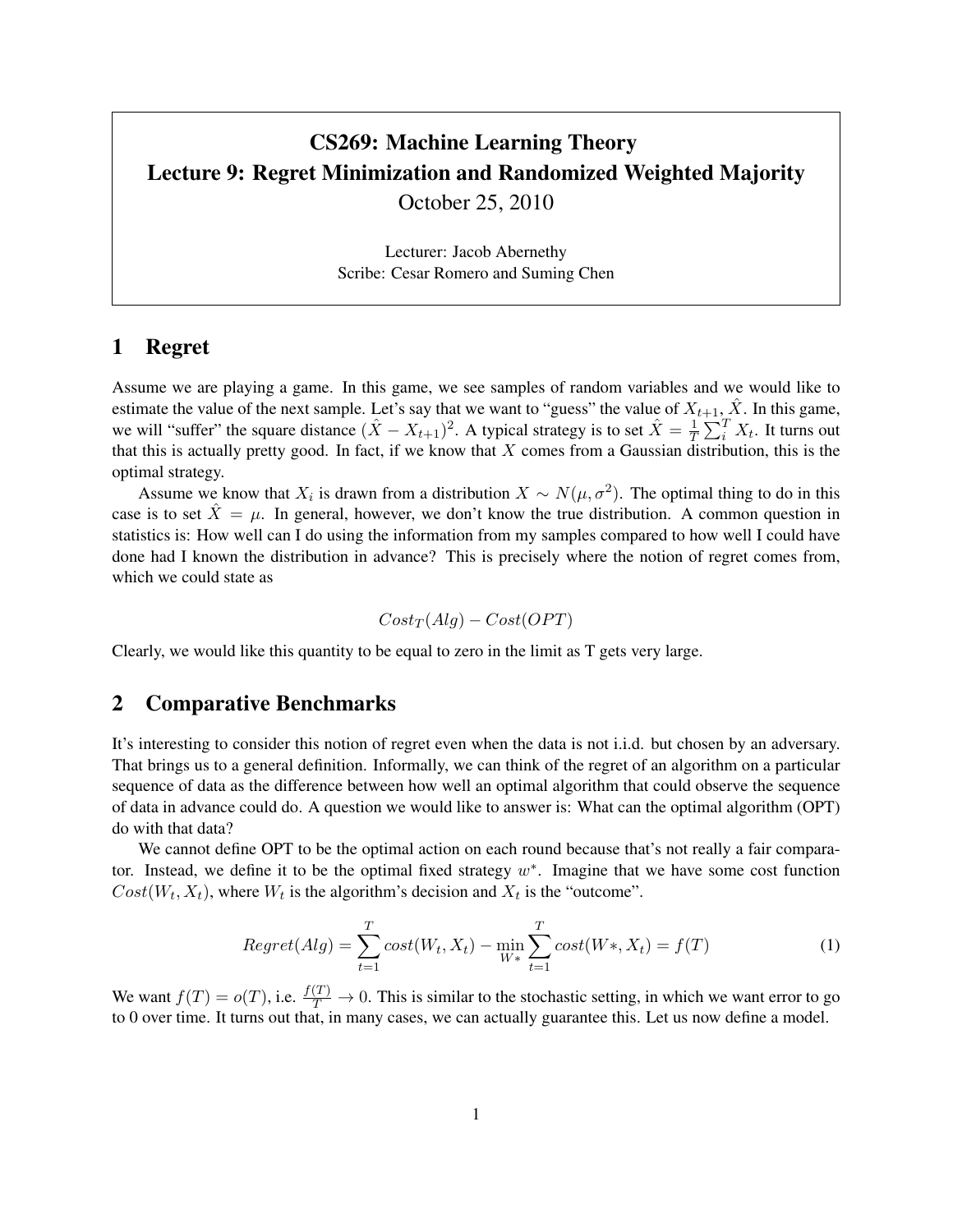|   | R | P | S |
|---|---|---|---|
| R | 0 |   |   |
| P |   | 0 |   |
| S |   |   | 0 |

Table 1: matrix of losses for player 1 for rock paper sissors

#### 3 The Expert Advice Model

Recall the expert advice model that we introduced in the last lecture. On a sequence of rounds  $t =$ 1, ..., T a player chooses an action  $i_t \in \{1, ..., n\}$ . The adversary chooses costs or *losses* for each action  $l_t(1), \ldots, l_t(n) \in [0, 1]$ . The player pays  $l_t(i_t)$ , and observes  $l_t$ .

This is an unfair scenario for the player because the adversary can always choose the function that forces the player to pay the highest cost. Instead, we change the model by letting the player pick a distribution over the actions  $\{1,\ldots,n\}$ . Then the player pays  $\mathbb{E}[l_t(I)]$ , observes  $l_t$ , updates  $p_{t+1} \in \Delta_n$ , where  $\Delta_n$  is the probability simplex over the *n* actions. This is typically called the "Expert" or "Hedge" setting<sup>1</sup>. The actions are sometime referred to as "experts". For this particular setting we define regret as

$$
Regret = \sum_{t=1}^{T} p_t \cdot l_t - \min_{i \in \{1, \cdots, n\}} \sum_{t=1}^{T} l_t(i)
$$

**Claim 1.** ∃ Algo :  $Regret = O($ √  $\overline{T \log n}$ ).

In particular we will show that the Randomized Weighted Majority is such an algorithm (see Section 5). But before we prove Claim 1, we will show that the existence of such an algorithm leads to a simple proof of a well-known result from game theory called the Minimax Theorem.

#### 4 Proof of the Minimax Theorem

A two player zero-sum game is defined by a matrix  $M \in R^{n \times m}$ . Player 1 chooses i, and Player 2 chooses j. The loss (gain) for P1 (P2) is  $M_{ij}$ . For example, Table 1 shows the payoff matrix M for the well known game rock, paper, scissors. Rows represent Player 1 and columns represent Player 2. Each entry is the cost of the outcome for Player 1 (e.g. Paper beats Rock so  $M_{P,R}$  has a cost of  $-1$  for Player 1).

The question posed by Von Neumann was: What if each player has to announce what their strategy is before they play? Intuitively, it seems that the person who can choose their strategy second has the advantage. However, one can show mathematically that it doesn't really matter. (i.e. min max is equal to max min $)^2$ .

Theorem 1 (Von Neumann Minimax Theorem).

$$
\min_{p \in \Delta_n} \max_{q \in \Delta_m} \sum_{i,j} p(i)q(i)M_{ij} = \max_{q \in \Delta_m} \min_{p \in \Delta_n} \sum_{i,j} p(i)q(i)M_{ij}
$$

<sup>&</sup>lt;sup>1</sup>As a side note, there is a particular setting calling the "Bandit Setting" where the player only observes  $l_t(I)$ . Even in this scenario, we can still "do well".

<sup>&</sup>lt;sup>2</sup>The original proof used Brouwer's fixed-point theorem.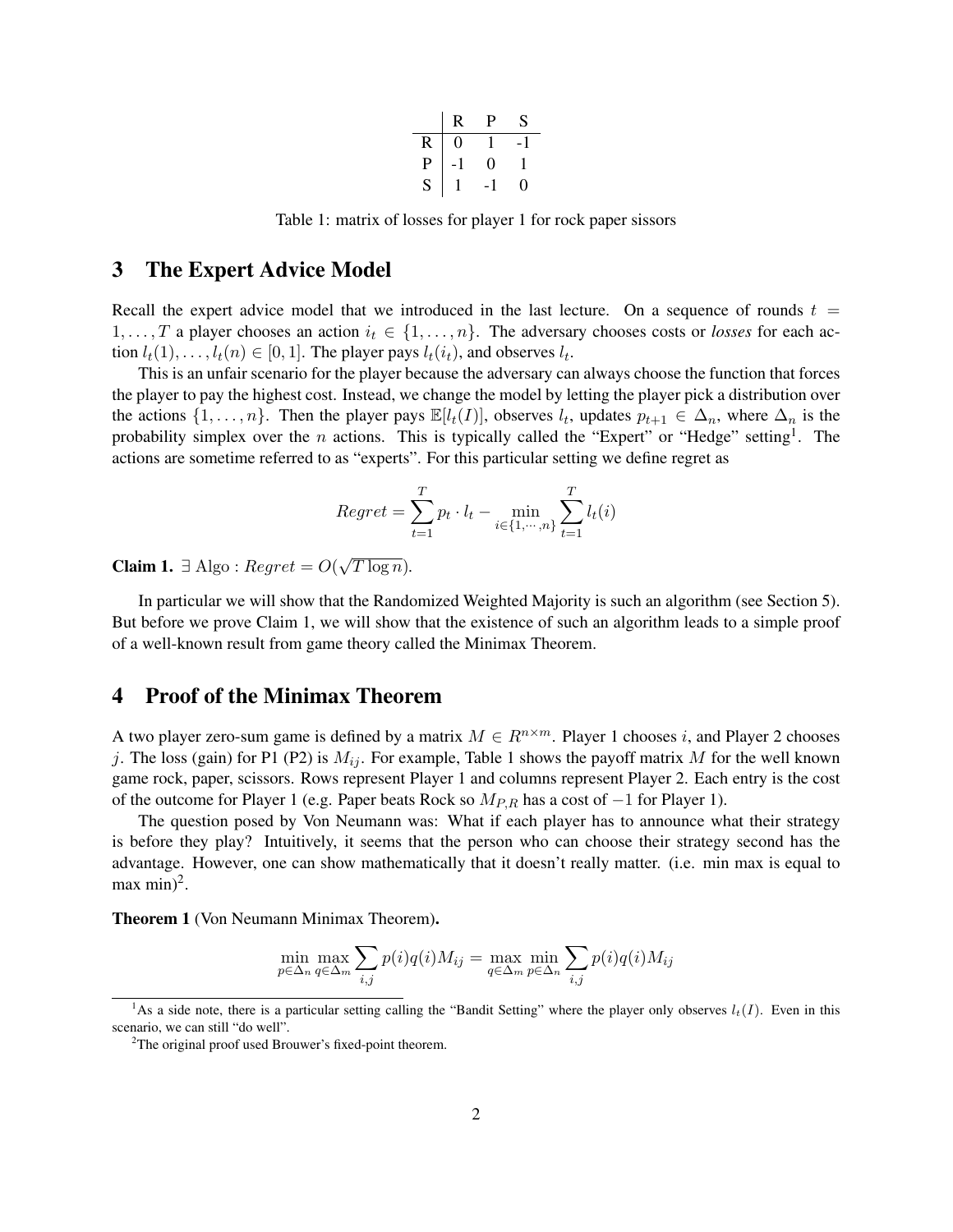**Proof:** Let's play repeatedly: I choose  $p_t \in \Delta_n$  using an algorithm with vanishing regret. Then the opponent chooses  $q_t \in \Delta_m$  to be the response that hurts me most. Define  $l_t := Mq_t$ . I know that by Claim 1, for any  $\epsilon$ , it is possible to choose T large enough that the statement holds.

$$
\frac{1}{T} \left( \sum_{t=1}^{T} p_t \cdot l_t - \min_{p \in \Delta_n} \sum_{t=1}^{T} p \cdot l_t \right) \le \epsilon
$$

This implies that

$$
\begin{aligned}\n\min_{p \in \Delta_n} \max_{q \in \Delta_m} p^T M q &\leq \frac{1}{T} \sum_{t=1}^T p_t M q_t \\
&= \frac{1}{T} \sum_{t=1}^T p_t \cdot l_t \\
&\leq \frac{1}{T} \min_{p \in \Delta_n} \sum_{t=1}^T p \cdot l_t + \epsilon \\
&\leq \max_{q \in \Delta_m} \min_{p \in \Delta_n} p^T M q + \epsilon\n\end{aligned}
$$

The cost of min max is bounded by max min plus  $\epsilon$ , which we can set arbitrarily close to 0.  $\Box$ 

## 5 Randomized Weighted Majority - Hedge Algorithm

We now introduce the Randomized Weighted Majority algorithm. We define  $L_t := \sum_{s=1}^t l_s$  to be the vector of cumulative losses of the experts at time  $t$ . The algorithm chooses an expert at time  $t$  according to the distribution  $p_t$ , where

$$
w_t(i) := exp(-\eta \cdot L_t(i))
$$
 Weight assigned to expert *i* at time *t*  

$$
p_t(i) := \frac{w_t(i)}{\sum_{j=1}^n w_t(j)}
$$
Probability of choosing expert *i* at time *t*

Here  $\eta > 0$  is a parameter of the algorithm.

Theorem 2. *The regret for the Randomized Weighted Majority Algorithm is* O( √  $\overline{T \log n}$ ).

The following are two small facts that will be useful for the proof:

- 1. For any x,  $\log(1 + x) \leq x^{3}$
- 2. For any  $x \in [0, 1]$ , for any  $\alpha$ ,  $e^{\alpha x} \le (e^{\alpha} 1)x + 1$ .

<sup>&</sup>lt;sup>3</sup>We have seen this before, but stated slightly differently. It is equivalent to  $1+x \le e^x$ , which we used in Lecture 2 and in the problem set.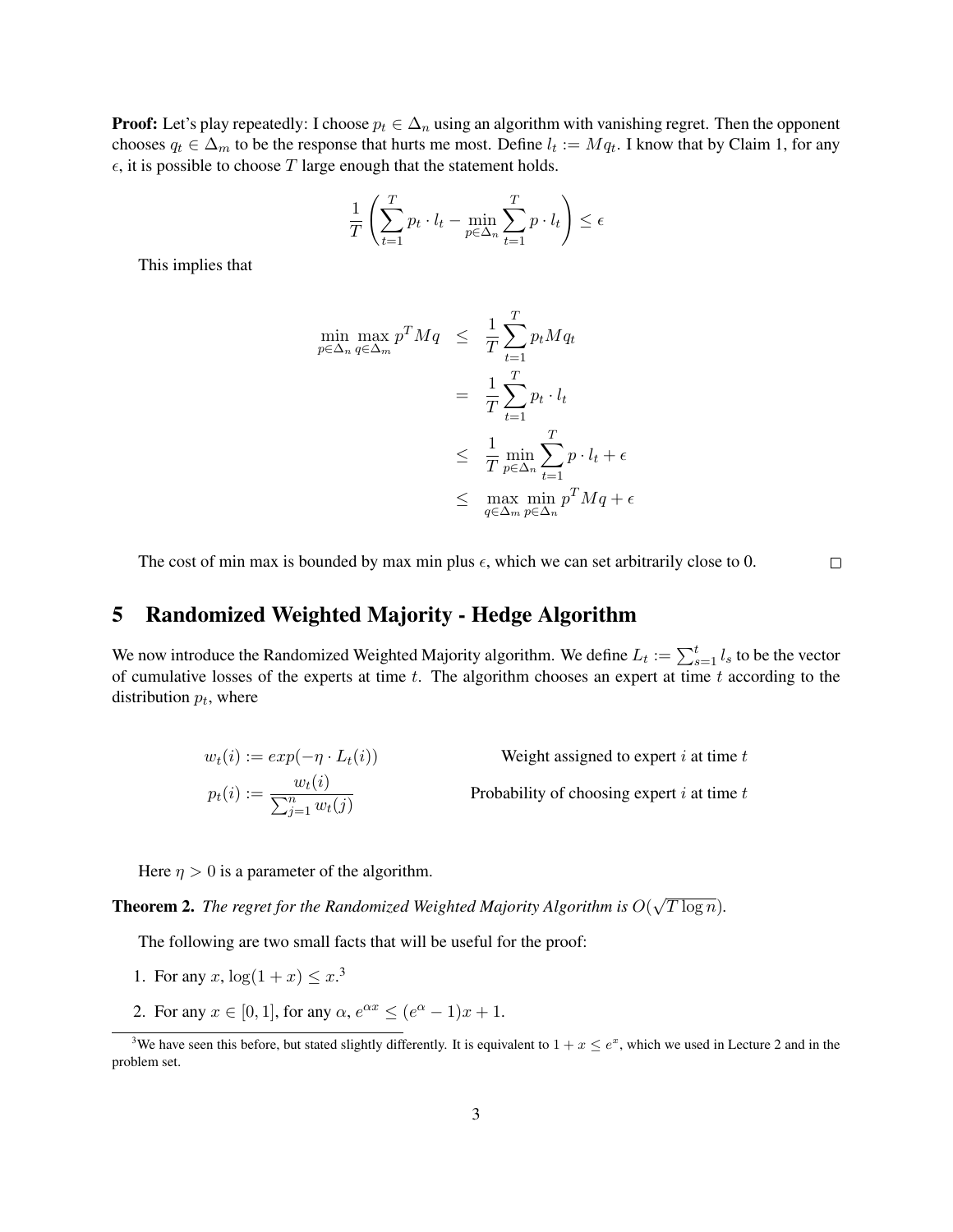Proof Sketch: We define the following potential function, which we will use in the analysis:

$$
\Phi_t = -\log \sum_{i=1}^n w_t(i) \tag{2}
$$

We first compute the difference in the potential of any two iterations

$$
\Phi_{t+1} - \Phi_t = -\log\left(\frac{\sum_{i=1}^n w_{t+1}(i)}{\sum_{i=1}^n w_i(i)}\right)
$$
  
\n
$$
= -\log\left(\frac{\sum_{i=1}^n w_t(i)exp(-\eta l_t(i))}{\sum_{i=1}^n w_i(i)}\right)
$$
  
\n
$$
= -\log\left(\sum_{i=1}^n p_t(i)exp(-\eta l_t(i))\right)
$$
  
\n
$$
\geq -\log\left(\sum_{i=1}^n p_t(i)((e^{-\eta} - 1)l_t(i) + 1)\right)
$$
By trick 2  
\n
$$
= -\log\left(1 + \sum_{i=1}^n p_t(i)(e^{-\eta} - 1)l_t(i)\right)
$$
  
\n
$$
\geq (1 - e^{-\eta})p_t \cdot l_t
$$
By trick 1

Using this, we can get an upper bound on the total loss of the algorithm. Let  $i^* \in \{1, \dots, n\}$  be the best performing expert. and let  $L^*$  be an upper bound on the loss of the best expert. (If we don't have any prior information about performance, we can set  $L^* = T$ .) We have

$$
\sum_{t=1}^{T} p_t \cdot l_t \le \frac{1}{1 - e^{-\eta}} (\Phi_{T+1} - \Phi_1)
$$
\n
$$
= \frac{1}{1 - e^{-\eta}} \left( \log n - \log \sum_{i=1}^{n} exp(-\eta L_t(i)) \right)
$$
\n
$$
\le \frac{1}{1 - e^{-\eta}} (\log n - \log(exp(-\eta L_t(i^*))))
$$
\n
$$
= \frac{1}{1 - e^{-\eta}} (\log n + \eta L_t(i^*))
$$
\n
$$
\approx (1 + \eta) L_t(i^*) + \frac{\log n}{\eta}
$$
\n(we'll see this in the next lecture.)

\n
$$
= L_t(i^*) + \eta L_T(i^*) + \frac{\log n}{\eta}
$$
\n
$$
\le L_t(i^*) + 2\sqrt{\log(n)L^*}
$$
\nwhere  $L^*$  is bounded by  $T$ 

 $\Box$